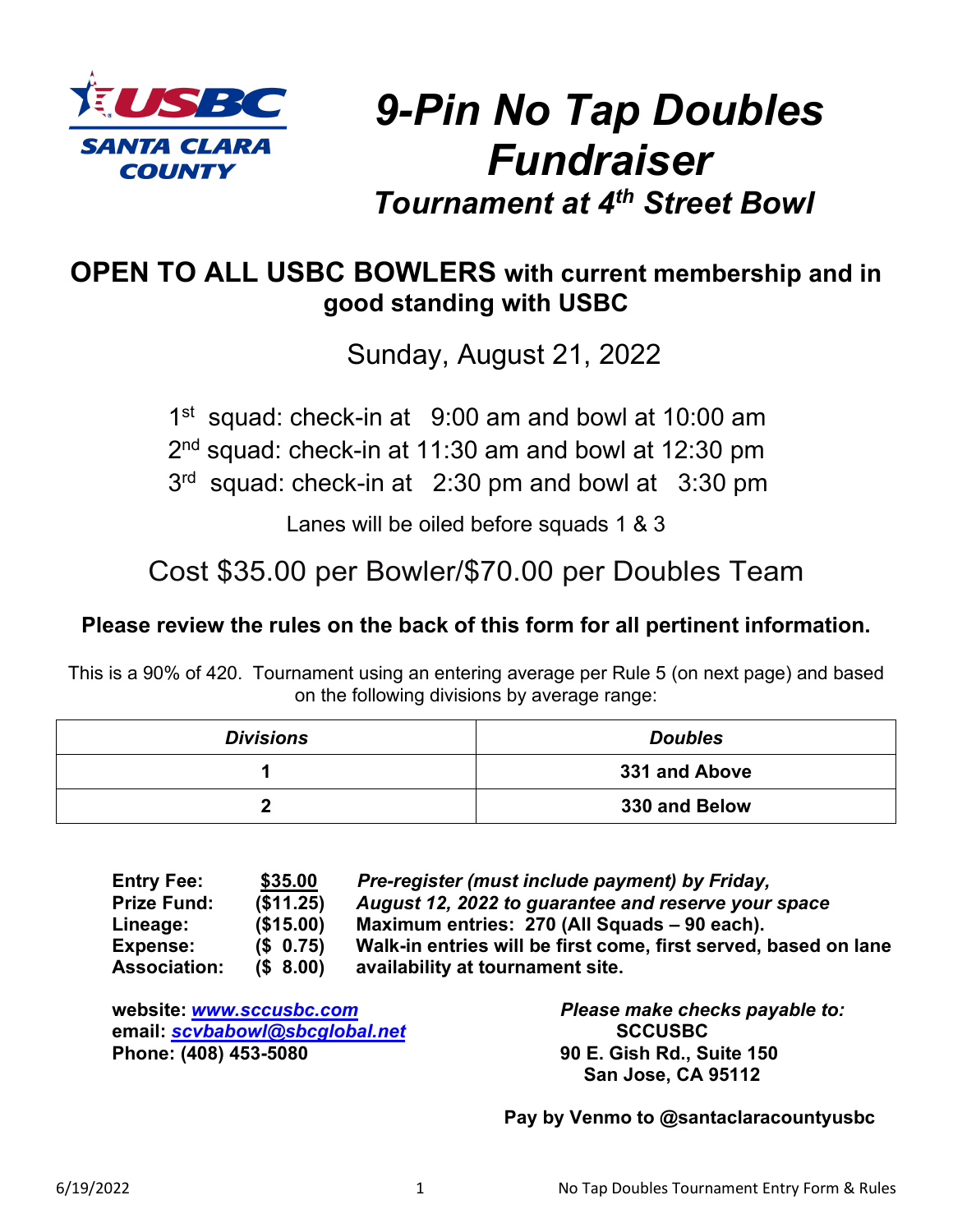#### **SCCUSBC 9-Pin No-Tap Doubles Fundraiser TOURNAMENT - Sunday, 21 August 2022**

Hosted by 4<sup>th</sup> Street Bowl, 1441 N. 4<sup>th</sup> Street, San Jose, CA 95112, (408) 453-5555

#### (**Please read carefully**. **Rules will be strictly enforced**.)

- 1. This tournament is a fundraiser tournament for the SCCUSBC and has a **2-person** doubles format of 3 games – team can be all women, all men, or mixed.
- 2. An entrant must be an adult member in good standing with the USBC. If not a member of SCC USBC, entrant must provide an average verification from either their **local association** or **bowl.com**.
- **3.** Bowler line-up must be listed on the entry form in the order that the bowler will bowl. **No changes will be made except for substitutions.**
- 4. Each doubles pair will receive a handicap of 90% of 420 if the doubles average is below 420. All bowlers with a doubles average of 421 or above will bowl scratch.
- 5. **Average Rules** (Average will be taken in this order):
	- a. **2021-22** USBC certified composite average of all USBC leagues, including leagues with less than 21 games bowled from bowl.com.
	- b. **2020-21** USBC certified composite average of all USBC leagues, including leagues with less than 21 games bowled from bowl.com.
	- c. Current highest USBC Summer certified average of 21 or more games (must provide a league sheet).
	- d. If bowler has none of the above averages, bowler will bowl scratch with a 210 average.
- 6. This tournament will enforce USBC Rules 319a-2 (10 pin increase in league average at time of bowling) and 319c (Average Adjustments – Rerating) only.
- 7. It is the bowler's responsibility to verify the accuracy of their average whether originally submitted by the bowler or others. Failure to use the correct average may result in disqualification of not only the bowler's scores but double partner scores if the submitted average is incorrect. Refer to Rules 5 and 6.
- 8. A substitute is allowed. Rules 5, 6, and 7 (averages) will apply for substitute average.
- 9. **Entry fee breakdown:** Prize Fund \$11.25, Lineage \$15.00, Expenses \$0.75, and Association \$8.00 for a total of \$35.00. **No refunds of entry fees with less than 48-hour notice** prior to start of scheduled squad time.
- 10. **All prize money will be returned 100%.** Prize ratio is at least one prize for each six (6) entries. All prize money will be based on total pins plus handicap.
- 11. **Multiple participation is allowed in this tournament.** One (1) bowler must be different in subsequent lineups.
- 12. **Prize distribution for multiple participation.** All Doubles teams are eligible for tournament prizes.
- 13. Squads may be canceled or combined based on bowler participation.
- 14. Check-in is 60 minutes (1 hour) before scheduled time to bowl and each bowler must check themselves in. A bowler arriving late will receive zeros for all frames missed and may bowl with their score beginning in the frame that is in progress.
- 15. All prize money won will be mailed (or delivered) to the individual bowler within thirty (30) days after the close of the tournament except when the USBC has authorized delay in payment pending settlement of any claim or protest which affects position standing.
- 16. The tournament officials shall have full power to act on any disputes or complaints. Any appeal or protest shall be made in writing within 72 hours per USBC tournament rule 329. Any rules not covered, shall be governed by the 2022-23 USBC tournament rules and regulations.

**PHOTO RELEASE:** By entering and participating in any Santa Clara County USBC, Inc. Tournament or Event, I hereby grant Santa Clara County USBC, Inc. irrevocable right and permission to photograph and/or record me in connection with Santa Clara County USBC, Inc., and to use the photograph and/or recording for promotional purposes. I waive any right to inspect or approve the use of the photograph and/or recording and acknowledge and agree that the rights granted to this release are without compensation of any kind.